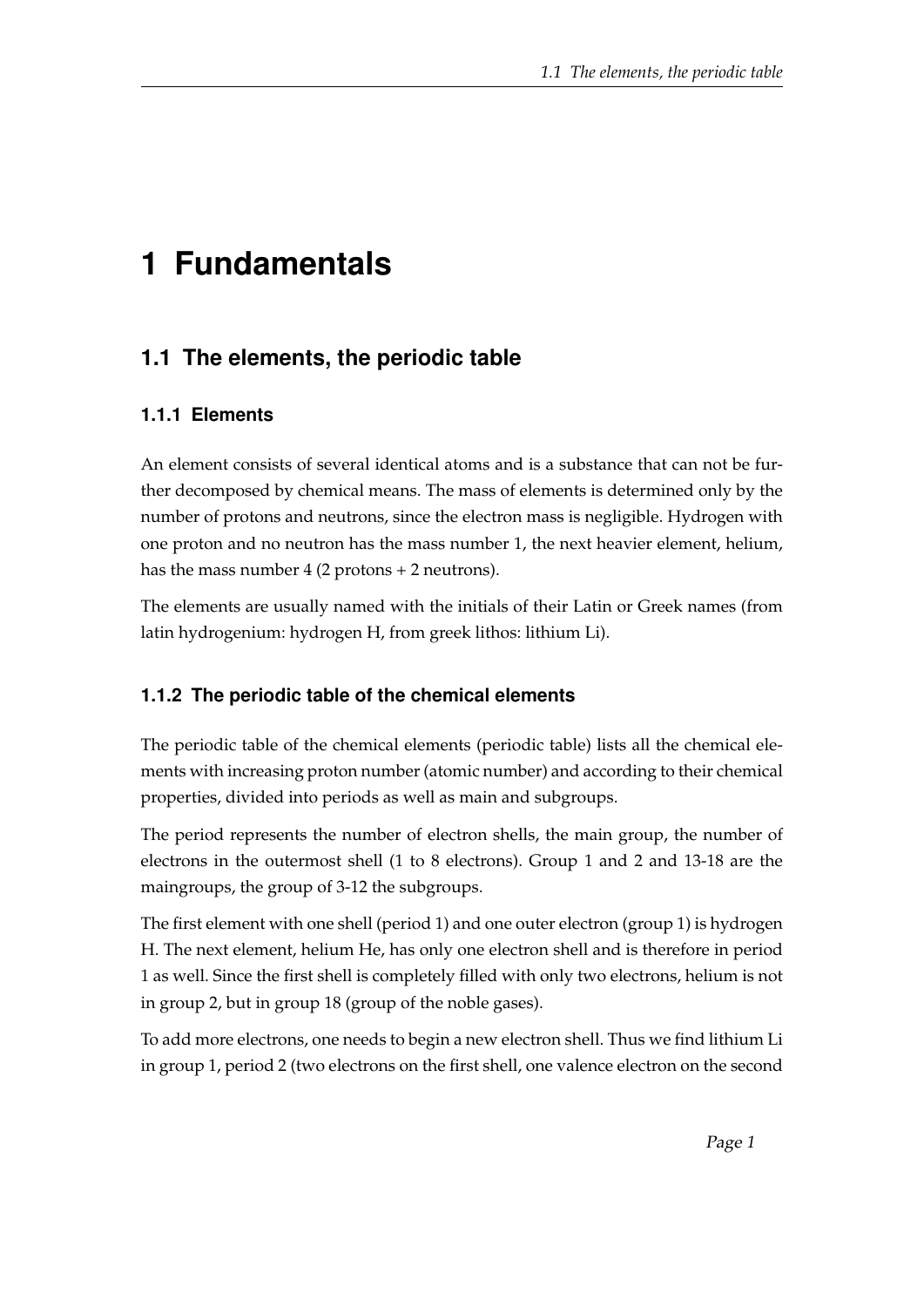shell). A shell can hold a maximum of  $2n^2$  electrons, where n stands for the period.

From the fourth period there exist the groups (3-12) of the transition elements. After the first two valence electrons were added in maingroup 1 and 2 to the outermost shell, more inner shells are filled in the transitional groups for energetic reasons, before the outer shell is completely filled with electrons in maingroup 13-18.

|        |                          |                      | Main gr.  |              |           | Sub groups         |                      |                       |                |           |           |             |                 |                | <b>Main groups</b> |           |                    |           |           |           |
|--------|--------------------------|----------------------|-----------|--------------|-----------|--------------------|----------------------|-----------------------|----------------|-----------|-----------|-------------|-----------------|----------------|--------------------|-----------|--------------------|-----------|-----------|-----------|
|        |                          |                      | 1         | $\mathbf{2}$ | 3         | 4                  | 5                    | 6                     | $\overline{7}$ | 8         | 9         | 10          | 11              | 12             | 13                 | 14        | 15                 | 16        | 17        | 18        |
| Period | 1                        |                      | н         |              |           |                    |                      |                       |                |           |           |             |                 |                |                    |           |                    |           |           | He        |
|        | $\overline{2}$           |                      | Li        | <b>Be</b>    |           | Ć<br>B<br>Si<br>AI |                      |                       |                |           |           |             |                 |                |                    |           | N                  | $\Omega$  | F         | <b>Ne</b> |
|        | 3                        |                      | <b>Na</b> | Mq           |           |                    |                      |                       |                |           |           |             |                 |                |                    |           | P                  | S         | <b>CI</b> | Ar        |
|        | $\overline{\mathbf{4}}$  |                      | K         | Ca           | <b>Sc</b> | Ti                 | $\mathbf{V}$         | cr                    | Mn             | Fe        | Co        | Ni          | Cu              | Zn             | Ga                 | Ge        | As                 | <b>Se</b> | <b>Br</b> | Kr        |
|        | 5                        |                      | <b>Rb</b> | Sr           | Ÿ         | Zr                 | <b>N<sub>b</sub></b> | <b>Mo</b>             | Tc             | <b>Ru</b> | <b>Rh</b> | Pd          | Ag              | C <sub>d</sub> | $\ln$              | Sn        | <b>Sb</b>          | Te        | ī         | Xe        |
|        | 6                        |                      | Cs        | Ba           | La        | Hf                 | Тa                   | W                     | Re             | Os        | <b>Ir</b> | Pt          | Au              | Hg             | Ti                 | <b>Pb</b> | Bi                 | Po        | At        | <b>Rn</b> |
|        | 7                        |                      | <b>Fr</b> | Ra           | Ac        | <b>Rf</b>          | Db                   | <b>Sg</b>             | <b>Bh</b>      | <b>Hs</b> | Mt        | Ds          | Rg              | Uub            | Uut                | Uuq       | Uup                | Uuh       | Uus       | Uuo       |
|        |                          |                      |           |              |           |                    |                      |                       |                |           |           |             |                 |                |                    |           |                    |           |           |           |
|        |                          |                      |           |              |           | Ce                 | Pr                   | <b>Nd</b>             | Pm             | Sm        | Eu        | Gd          | Tb              | Dy             | Ho                 | Er        | Tm                 | Yb        | Lu        |           |
|        |                          |                      |           |              |           | Th                 | Ph                   | U                     | <b>Np</b>      | Pu        | Am        | cm          | <b>Bk</b>       | Cf             | Es                 | Fm        | Md                 | <b>No</b> | Lr        |           |
|        |                          |                      |           |              |           |                    |                      |                       |                |           |           |             |                 |                |                    |           |                    |           |           |           |
|        |                          | <b>Alkali metal</b>  |           |              |           |                    |                      | <b>Metals</b>         |                |           |           |             | <b>Halogens</b> |                |                    |           | <b>Lanthanides</b> |           |           |           |
|        |                          | Alkaline earth metal |           |              |           |                    |                      | <b>Semiconductors</b> |                |           |           | Noble gases |                 |                |                    |           | <b>Actinides</b>   |           |           |           |
|        | <b>Transition metals</b> |                      |           |              |           | <b>Insulators</b>  |                      |                       |                |           |           |             |                 |                |                    |           |                    |           |           |           |

Fig. 1.1: The periodic table of the elements

Elements that occur on the left side in the periodic table are metals. These elements have an aspiration to donate valence electrons to achieve the noble gas configuration. On the right side there are the nonmetals, which are trying to accept additional electrons to achieve the noble gas configuration. In between there are the semimetals such as silicon and germanium.